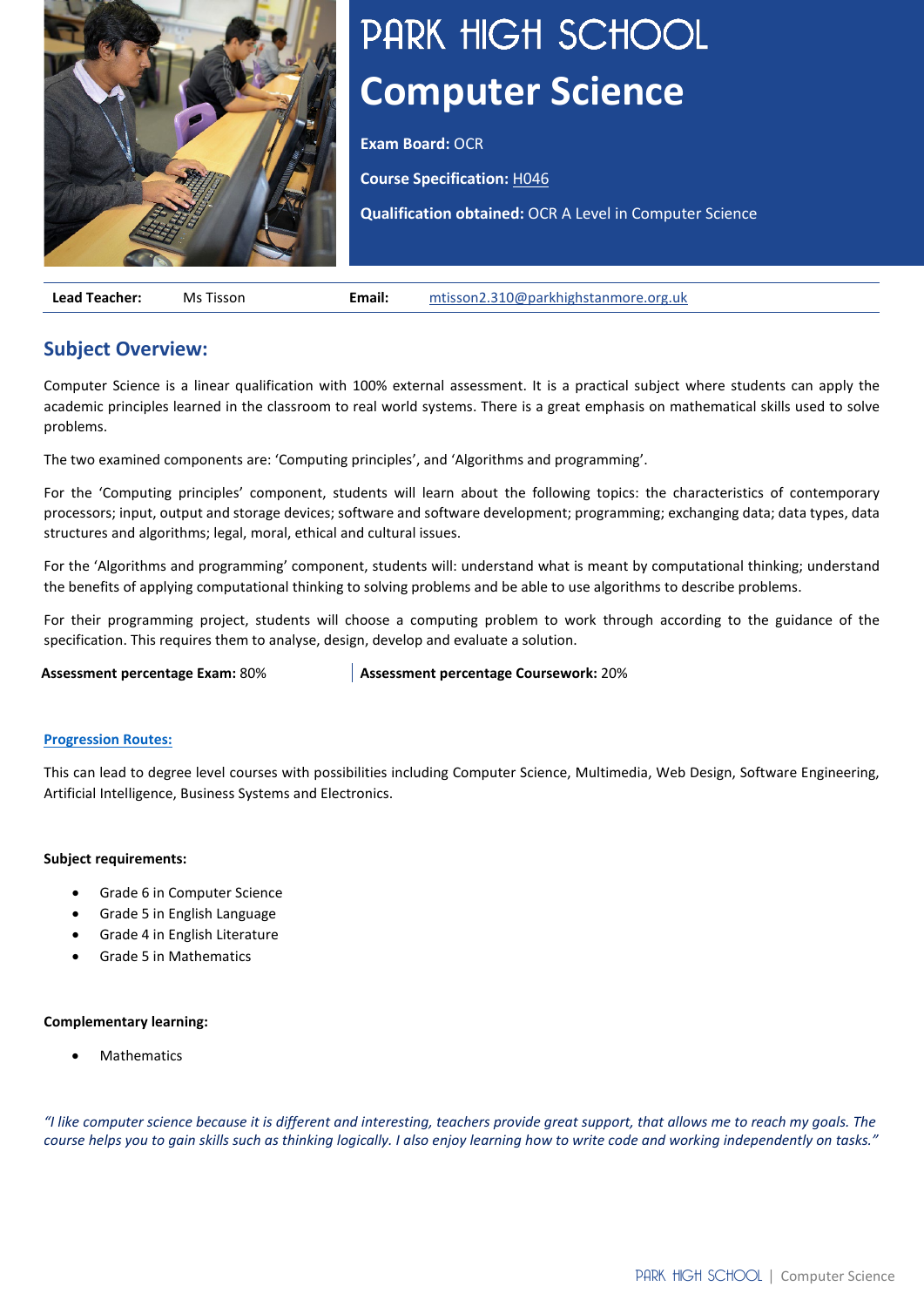## **Year 12**

#### **Topics covered:**

Component 1:

- The characteristics of contemporary processors, input, output and storage devices
- Software and software development
- Exchanging data
- Data types
- Data structures
- Legal, moral, cultural and ethical issues

#### Component 2:

- Elements of computational thinking
- Problem solving and programming
- Algorithms to solve problems and standard algorithms

## **Year 13**

#### **Topics covered:**

Component 1:

- The characteristics of contemporary processors, input, output and storage devices
- Software and software development
- Exchanging data
- Data types,
- Data structures
- Algorithms
- Legal, moral, cultural and ethical issues

Component 2:

- Elements of computational thinking
- Problem solving and programming
- Algorithms to solve problems and standard algorithms

#### *Component 3:*

• *Programmed Solution to a Problem* - Candidates discuss, investigate, design, prototype, refine and implement, test and evaluate a computerised solution to a problem chosen by the candidate which must be solved using original code.

### **Assessment**

Is 80% Exam and 20% Coursework. There are 2 separate exams (HA445 (01) & HA446(02)) that are sat at the end of Year 13.

| <b>Unit Code</b> | Unit Title                 | <b>Guided Learning</b><br><b>Hours</b> | <b>Assessment Details</b>                                        | Weighting |
|------------------|----------------------------|----------------------------------------|------------------------------------------------------------------|-----------|
| HA445 (01        | <b>Computer Systems</b>    | 2hrs per week                          | Written examination in Year 13: 140<br>mark paper, 2hr 30min     | 40%       |
| HA446(02)        | Algorithms and Programming | 2hrs per week                          | Written examination end of Year 13:<br>140 mark paper, 2hr 30min | 40%       |
| HA446(03)        | <b>Programming Project</b> | 3hrs per week                          | Non exam assessment: 70 marks                                    | 20%       |